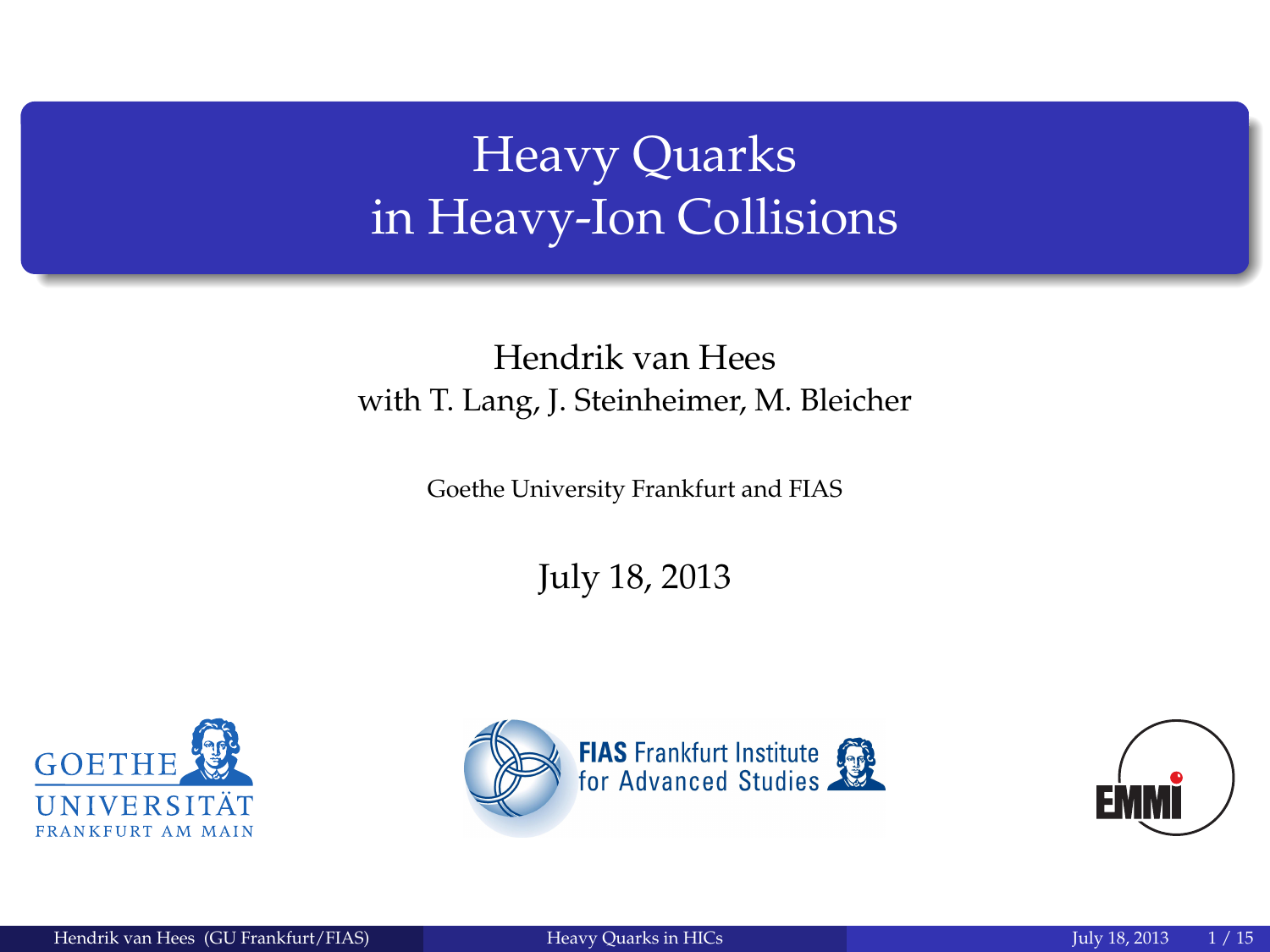## Outline

- <sup>1</sup> [Heavy-quark interactions in the sQGP](#page-2-0)
	- [Heavy quarks in heavy-ion collisions](#page-2-0)
	- [Heavy-quark diffusion: The Langevin Equation](#page-4-0)
	- Non-perturbative HO interactions
		- [Resonance model for HQ-q Scattering](#page-5-0)
		- [T-matrix approach with lQCD potentials](#page-6-0)

### <sup>3</sup> [Comparison with data](#page-8-0)

- [Nonphotonic electrons at RHIC](#page-8-0)
- [D mesons at LHC](#page-9-0)
- [Predictions for D mesons at FAIR](#page-10-0)
- [Dileptons from correlated D](#page-13-0) D decays

### **[Summary and Outlook](#page-14-0)**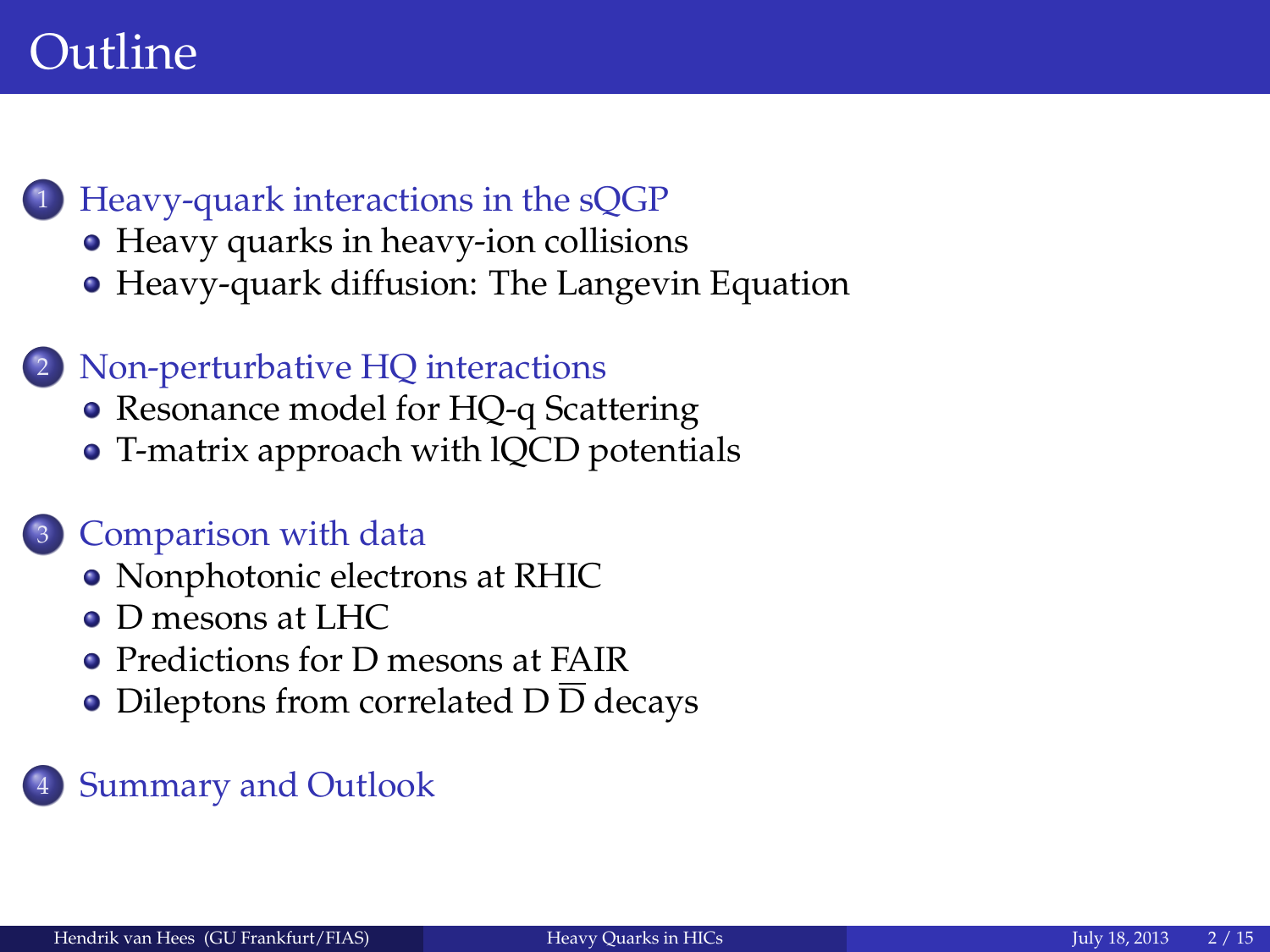- Fast equilibration of hot and dense matter in heavy-ion collisions: collective flow (nearly ideal hydrodynamics)  $\Rightarrow$  sQGP
- Heavy quarks as calibrated probe of QGP properties
	- produced in early hard collisions: well-defined initial conditions
	- not fully equilibrated due to large masses
	- heavy-quark diffusion  $\Rightarrow$  probes for QGP-transport properties
- Langevin simulation within UrQMD-hydro hybrid model
- <span id="page-2-0"></span>• drag and diffusion coefficients
	- *T*-matrix approach with static lattice-QCD heavy-quark potentials
	- resonance formation close to *Tc*
	- mechanism for non-perturbative strong interactions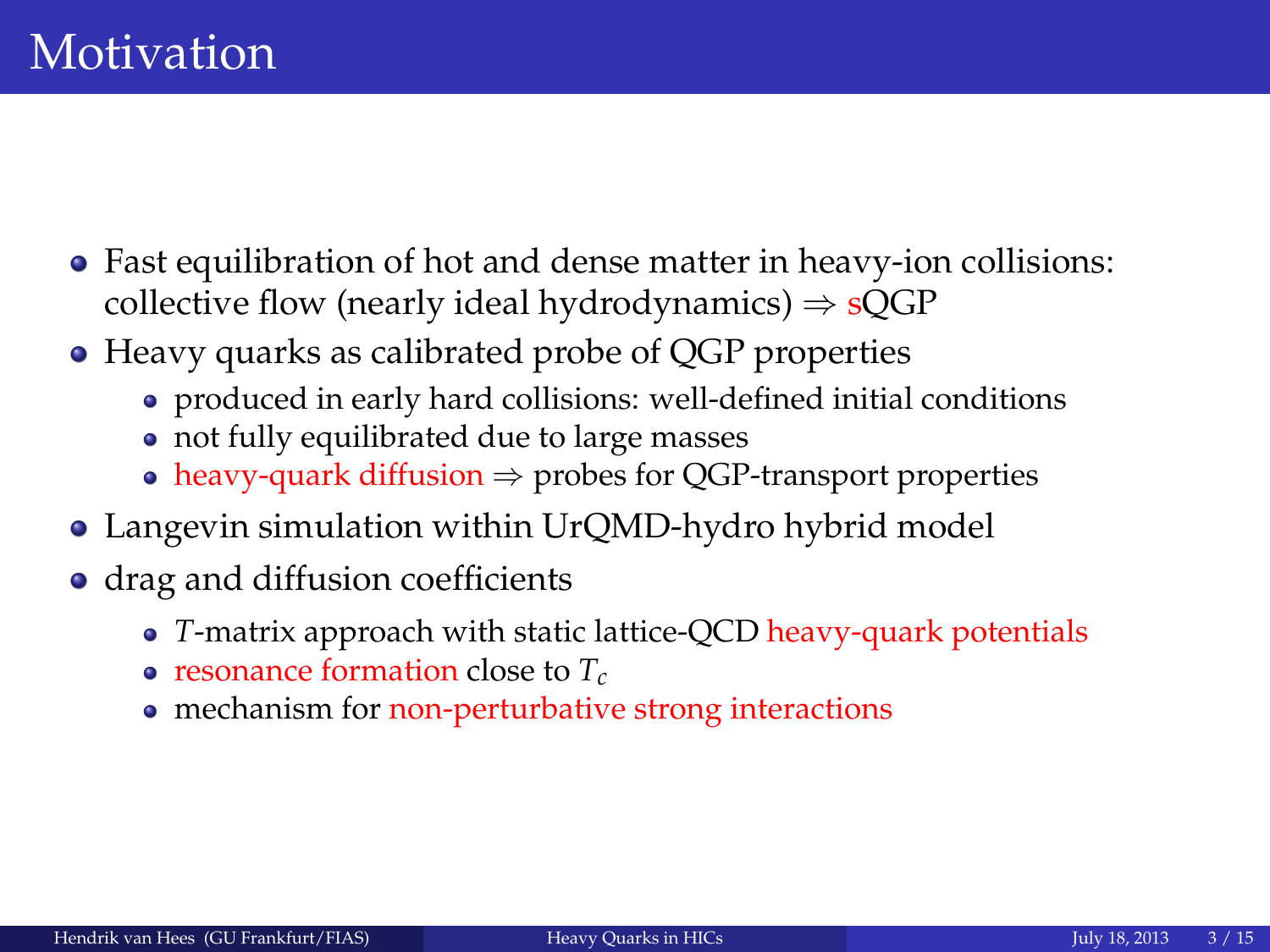# Heavy Quarks in Heavy-Ion collisions



hard production of HQs described by  $PDF's + pQCD$  ( $PYTHIA$ )

### $c,b$  quark



HQ rescattering in QGP: Langevin simulation drag and diffusion coefficients from microscopic model for HQ interactions in the sQGP



Hadronization to  $D,B$  mesons via quark coalescence  $+$  fragmentation



 $e^\pm$  "non-photonic" electron observables semileptonic decay ⇒  $R_{AA}^{\mathrm{e^+e^-}}(p_T),\ v_{2}^{e^+e^-}(p_T)$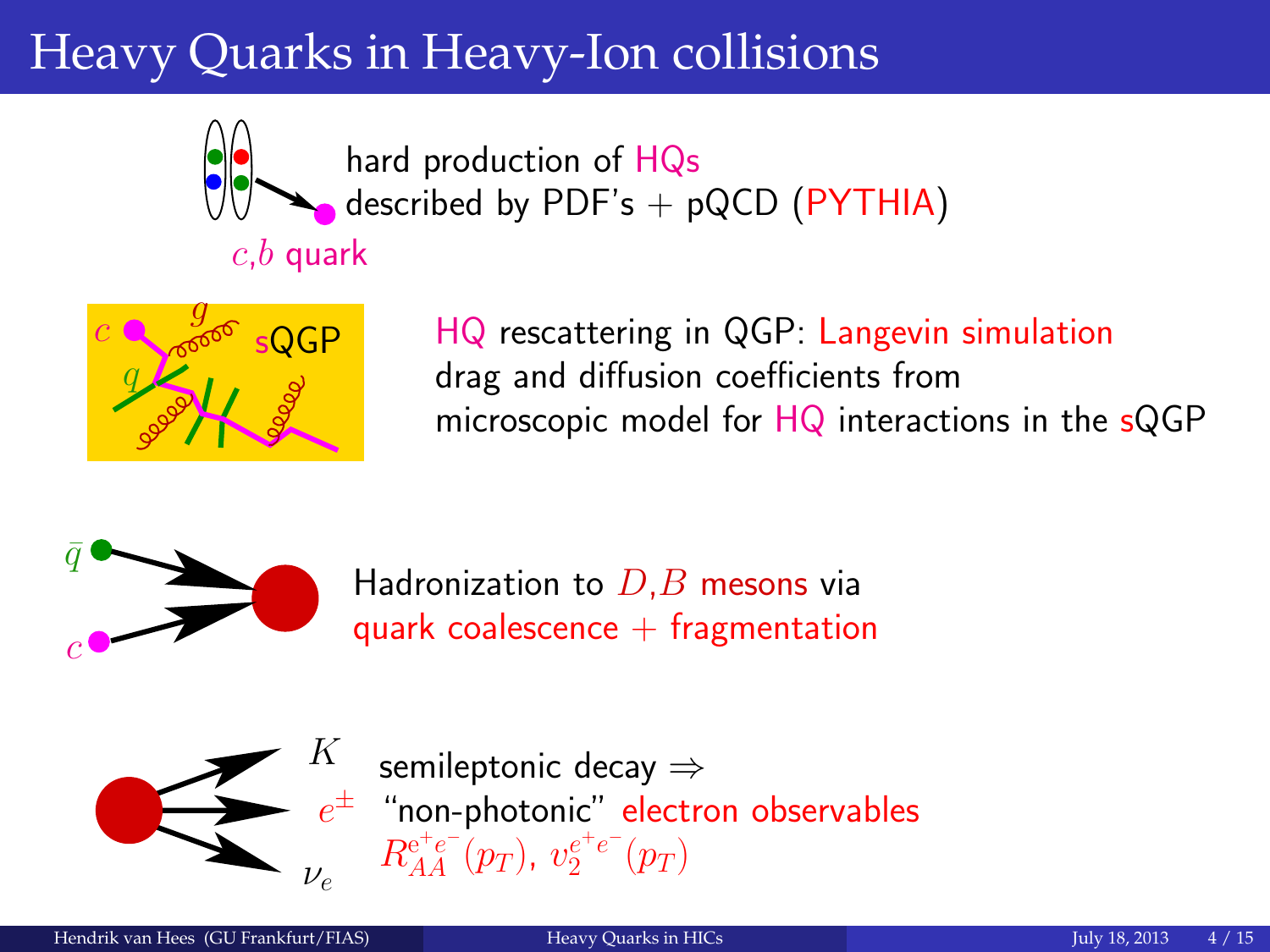## Relativistic Langevin process

- Langevin process: friction force + Gaussian random force
- in the (local) rest frame of the heat bath

<span id="page-4-0"></span>
$$
\begin{aligned} \mathbf{d}\vec{x} &= \frac{\vec{p}}{E_p} \mathbf{d}t, \\ \mathbf{d}\vec{p} &= -A\,\vec{p}\,\mathbf{d}t + \sqrt{2\mathbf{d}t} \left[\sqrt{B_0}P_\perp + \sqrt{B_1}P_\parallel\right] \vec{w} \end{aligned}
$$

- $\vec{w}$ : normal-distributed random variable
- *A*: friction (drag) coefficient
- $\circ$   $B_{0,1}$ : diffusion coefficients
- Einstein dissipation-fluctuation relation  $B_1 = E_p T A$ .
- flow via Lorentz boosts between "heat-bath frame" and "lab frame"
- *A* and *B*<sup>0</sup> from microscopic models for *qQ*, *gQ* scattering
- background medium: UrQMD  $\rightarrow$  hydro  $\rightarrow$  UrQMD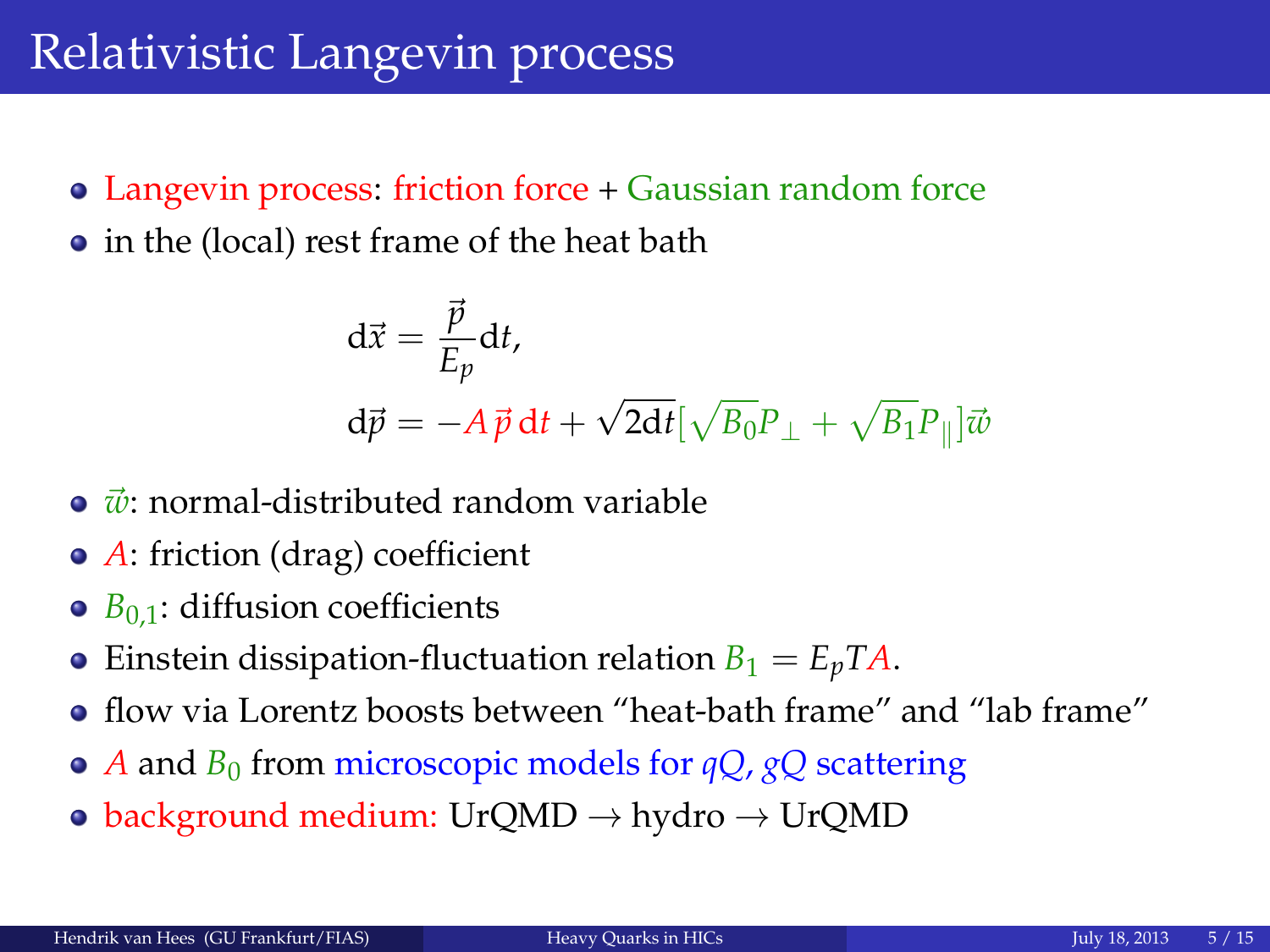## Non-perturbative interactions: Resonance Scattering

- General idea: Survival of *D* and *B*-meson like resonances above *T<sup>c</sup>*
- model based on chiral symmetry (light quarks) HQ-effective theory
- elastic heavy-light-(anti-)quark scattering



*D*- and *B*-meson like resonances in sQGP

<span id="page-5-0"></span>

#### • parameters

 $m_D = 2$  GeV,  $\Gamma_D = 0.4 \dots 0.75$  GeV  $m_B = 5$  GeV,  $\Gamma_B = 0.4 \dots 0.75$  GeV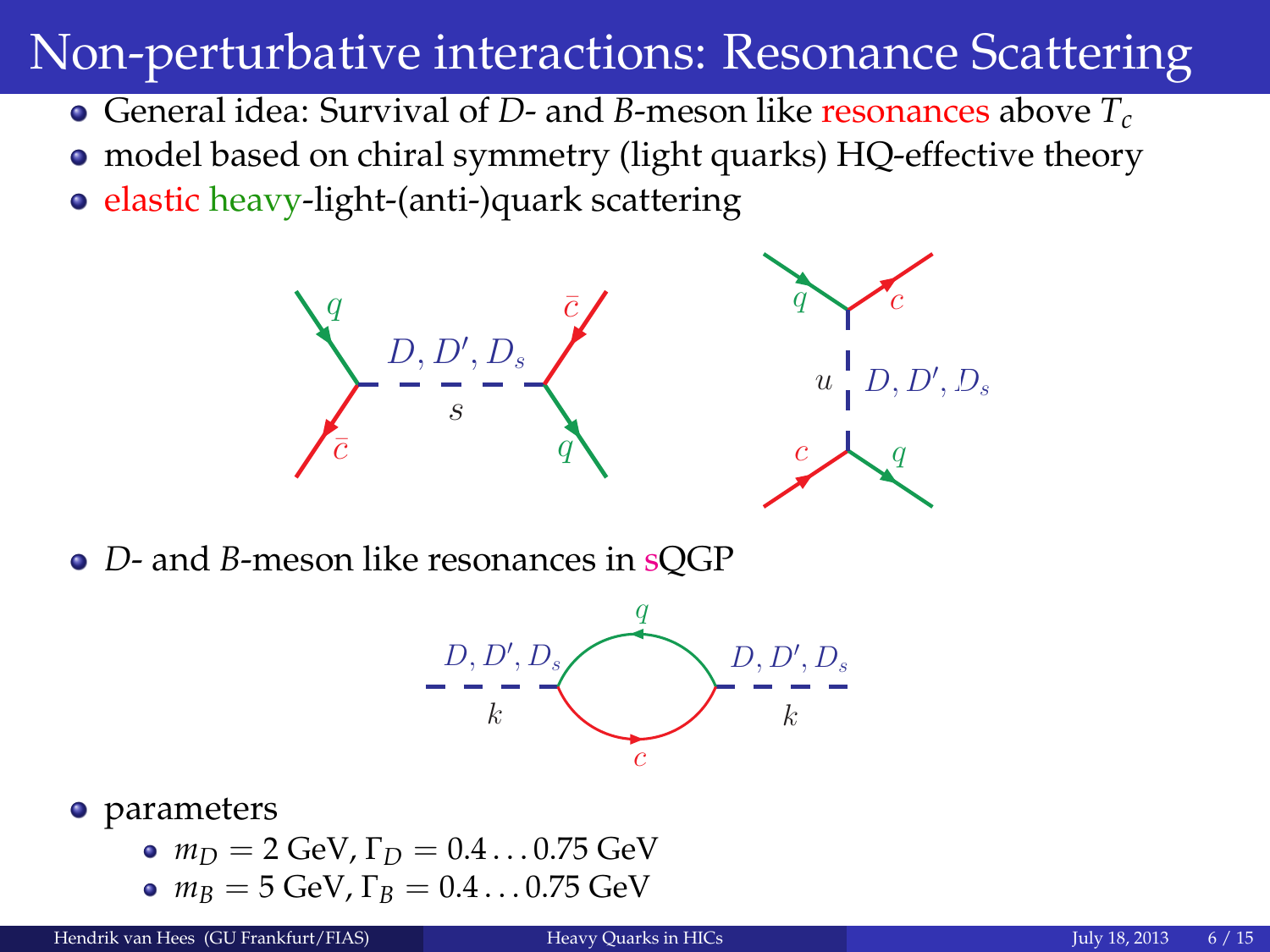### T-matrix

● Brueckner many-body approach for elastic *Qq*, *Q* $\bar{q}$  scattering



- *V*: static  $q\bar{q}$  potential from lattice QCD (*F* and *U*)
- reduction scheme: 4D Bethe-Salpeter  $\rightarrow$  3D Lipmann-Schwinger
- *S* and *P* waves
- Relation to invariant matrix elements

<span id="page-6-0"></span>
$$
\sum |\mathcal{M}(s)|^2 \propto \sum_{q} d_a \left( |T_{a,l=0}(s)|^2 + 3|T_{a,l=1}(s)|^2 \cos \theta_{\rm cm} \right)
$$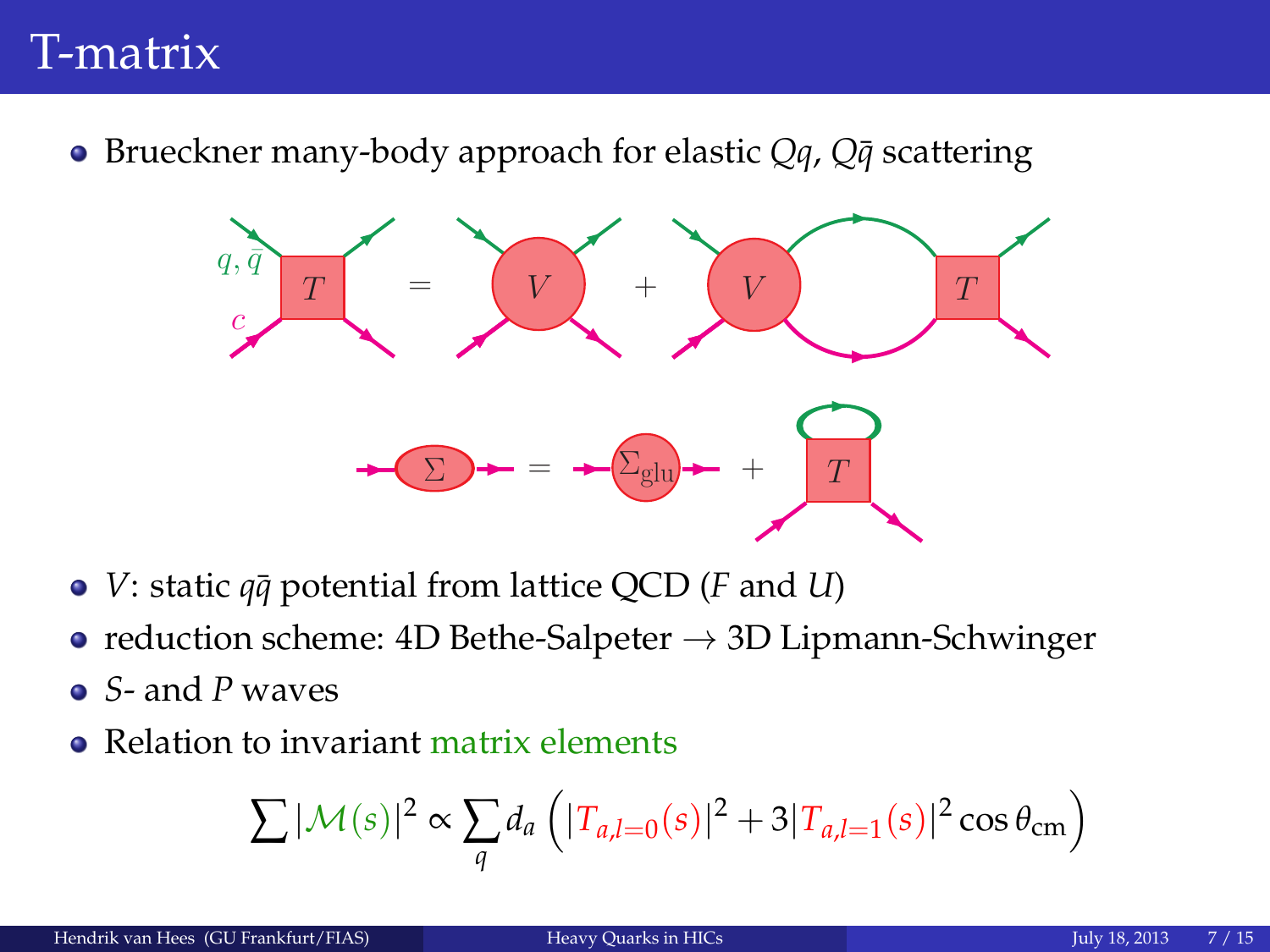### T-matrix results



- resonance formation at lower temperatures  $T \simeq T_c$
- melting of resonances at higher *T*
- model-independent assessment of elastic *Qq*, *Q* $\bar{q}$  scattering!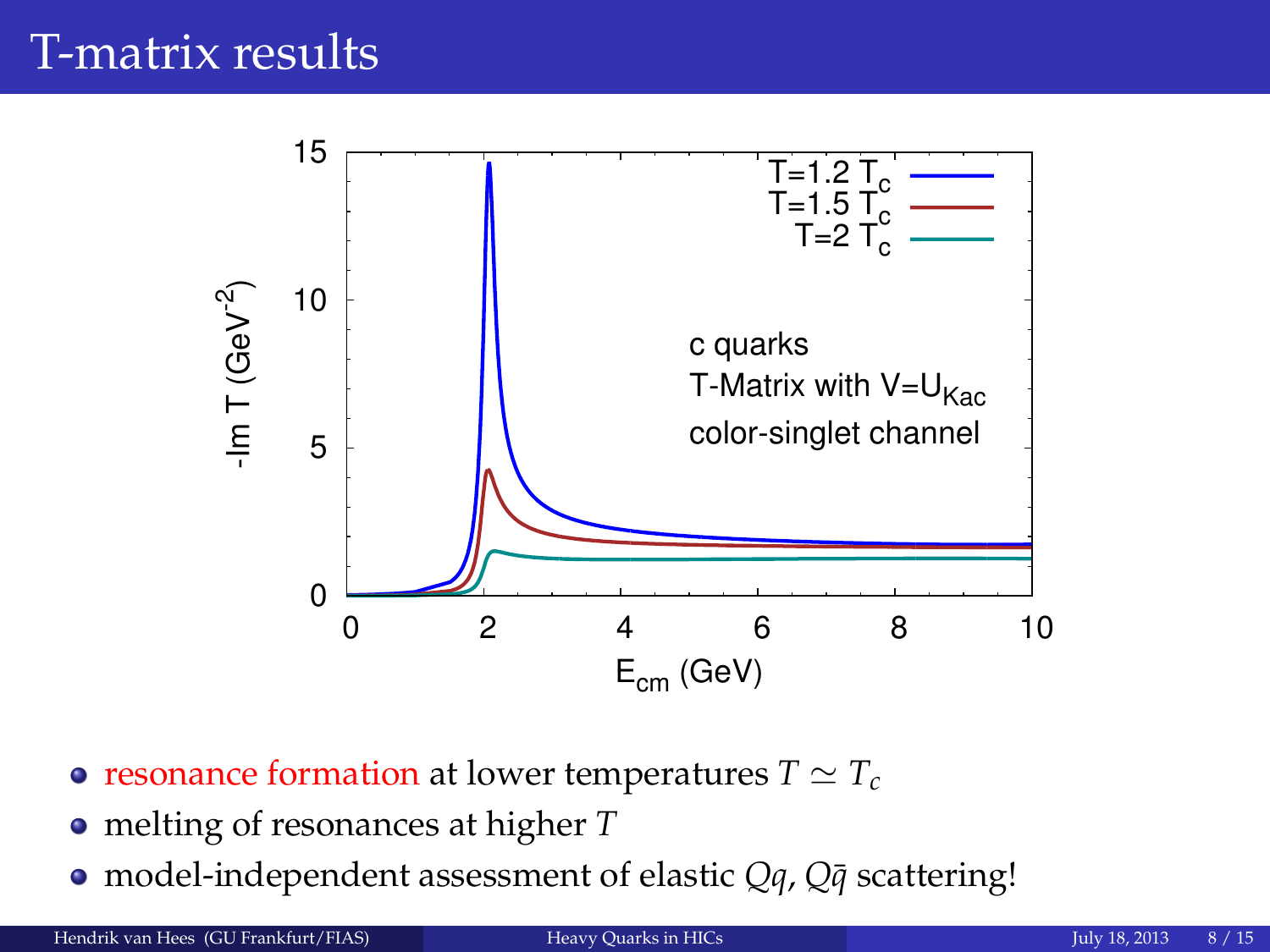## Nonphotonic electrons at RHIC

- **•** form D and B mesons via quark-antiquark coalescence
- use PYTHIA for semi-leptonic decays
- <span id="page-8-0"></span>comparison to single-electron data from PHENIX (200 *A*GeV Au-Au collisions)

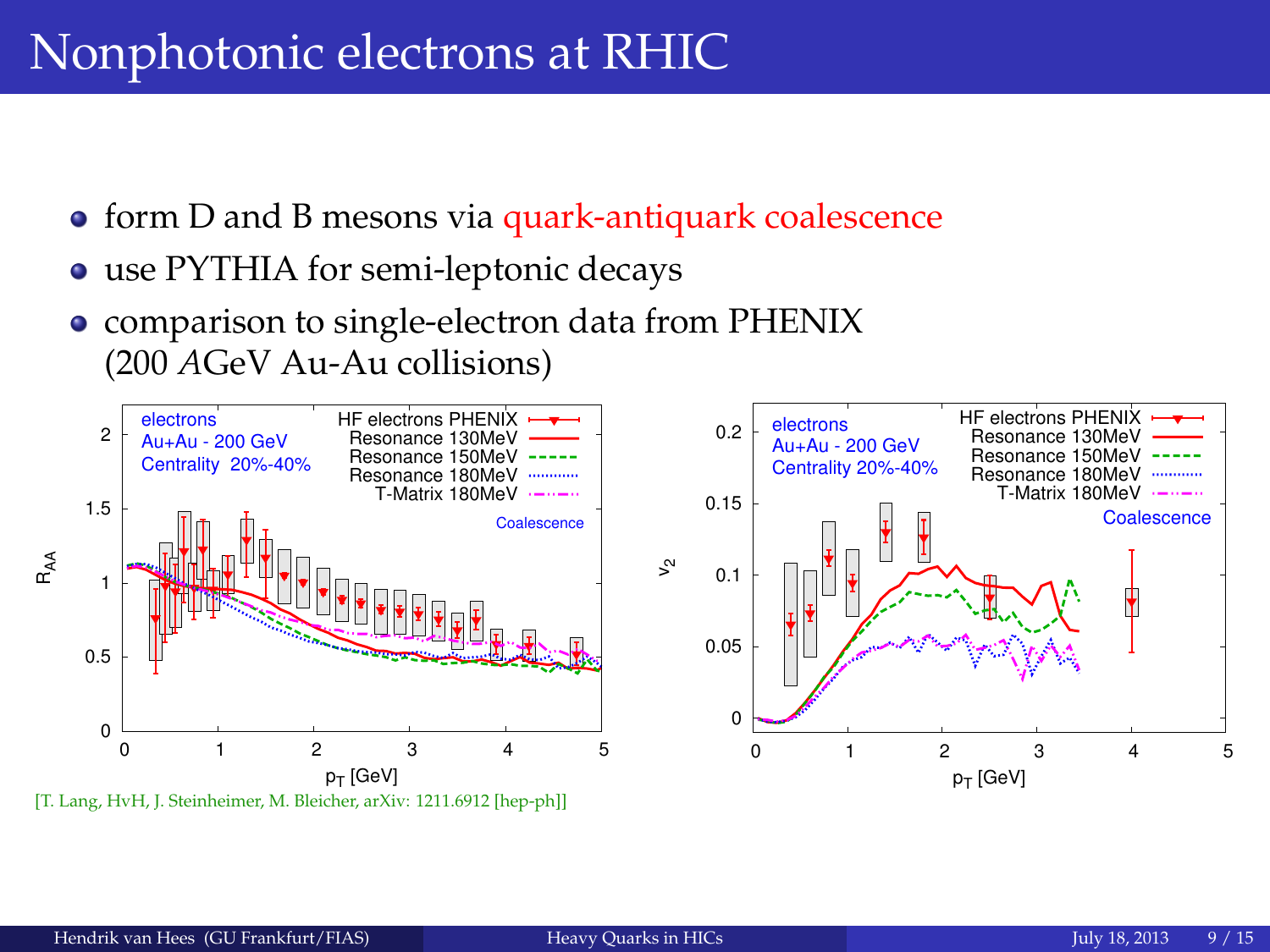### D mesons at LHC

- **•** form D via quark-antiquark coalescence
- <span id="page-9-0"></span>comparison to D-meson data from ALICE (2.76 *A*TeV Pb-Pb collisions)

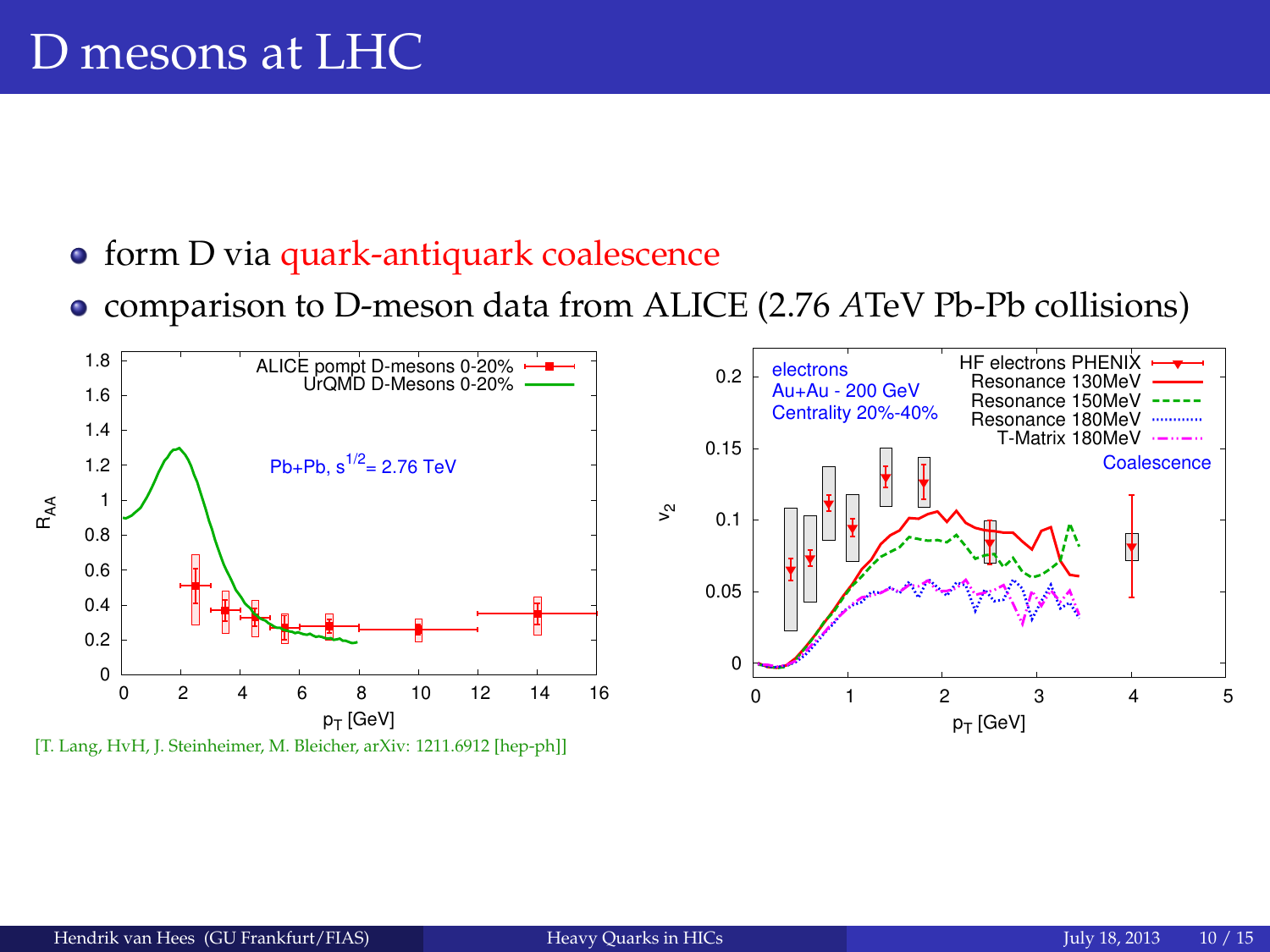### D mesons at FAIR

- **•** form D via quark-antiquark coalescence
- <span id="page-10-0"></span>• large sensitivity to initial HQ distributions (use estimates from HSD and PYTHIA)

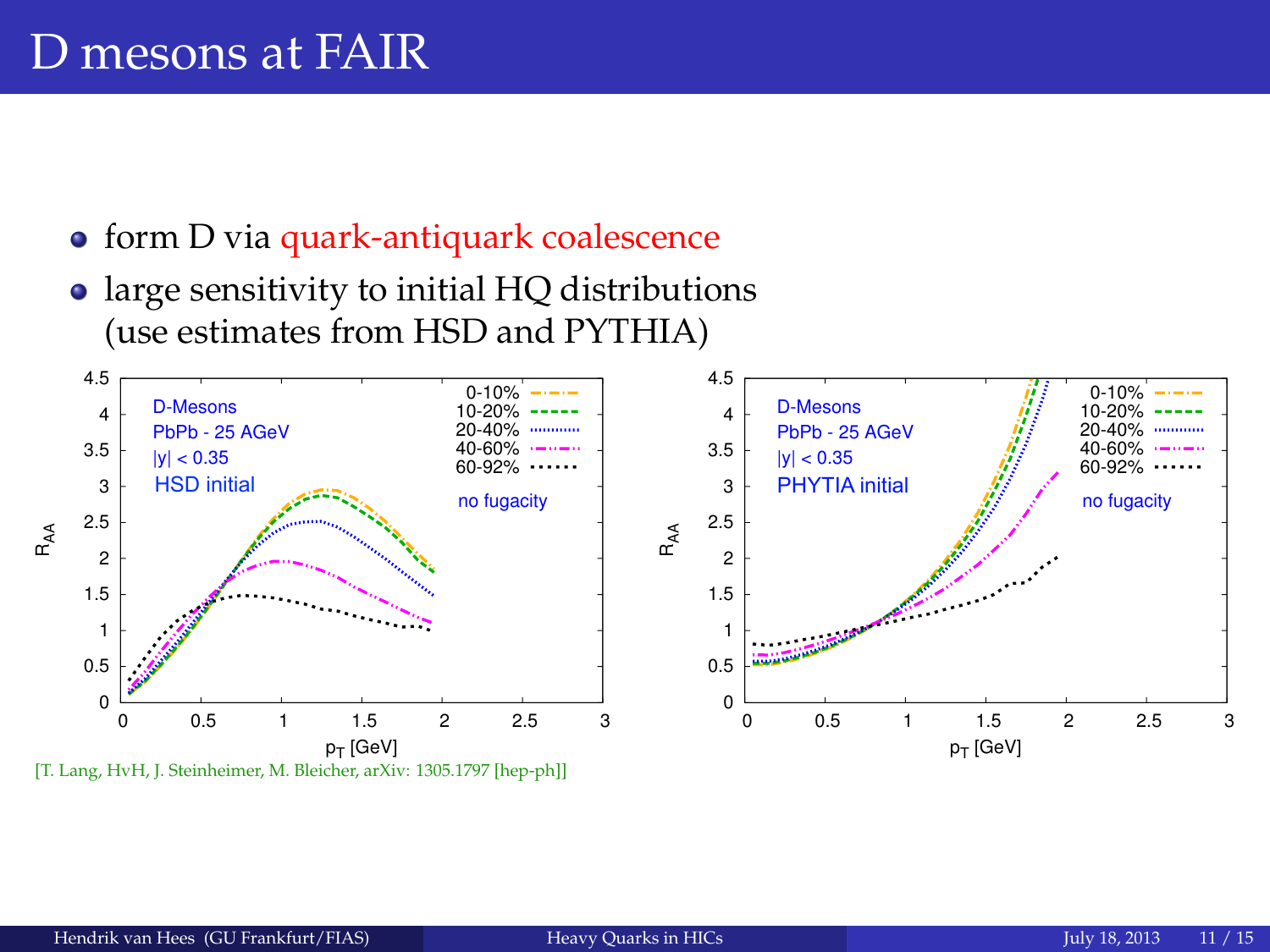- form D via quark-antiquark coalescence
- large sensitivity to initial HQ distributions (use estimates from HSD and PYTHIA)



[T. Lang, HyH, J. Steinheimer, M. Bleicher, arXiv: 1305.1797 [hep-ph]]

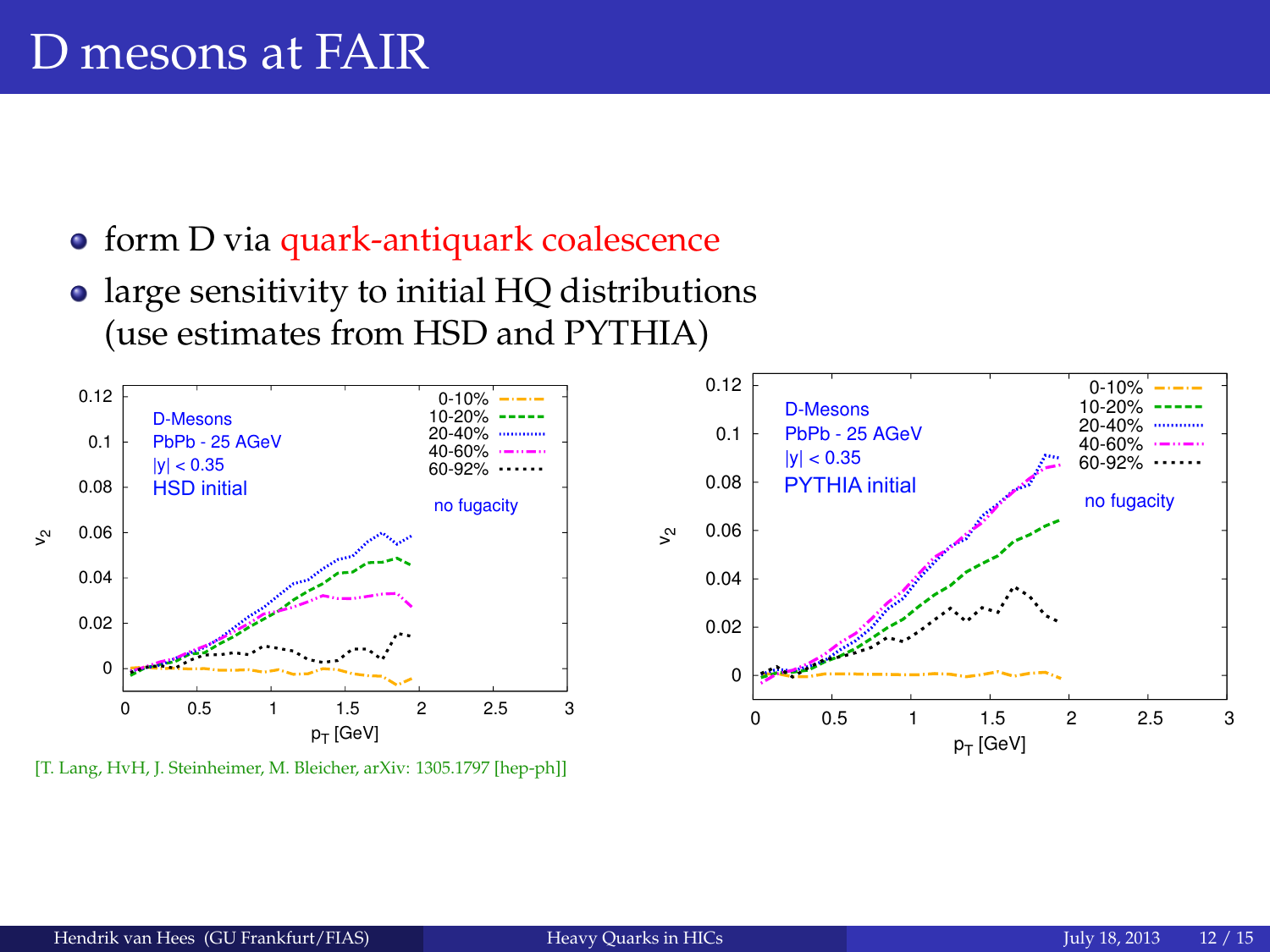- form D via quark-antiquark coalescence
- large sensitivity to initial HQ distributions (use estimates from HSD and PYTHIA)
- large  $\mu_B$  in resonance model:  $\bar{c}$  more dragged than  $c$



[T. Lang, HvH, J. Steinheimer, M. Bleicher, arXiv: 1305.1797 [hep-ph]]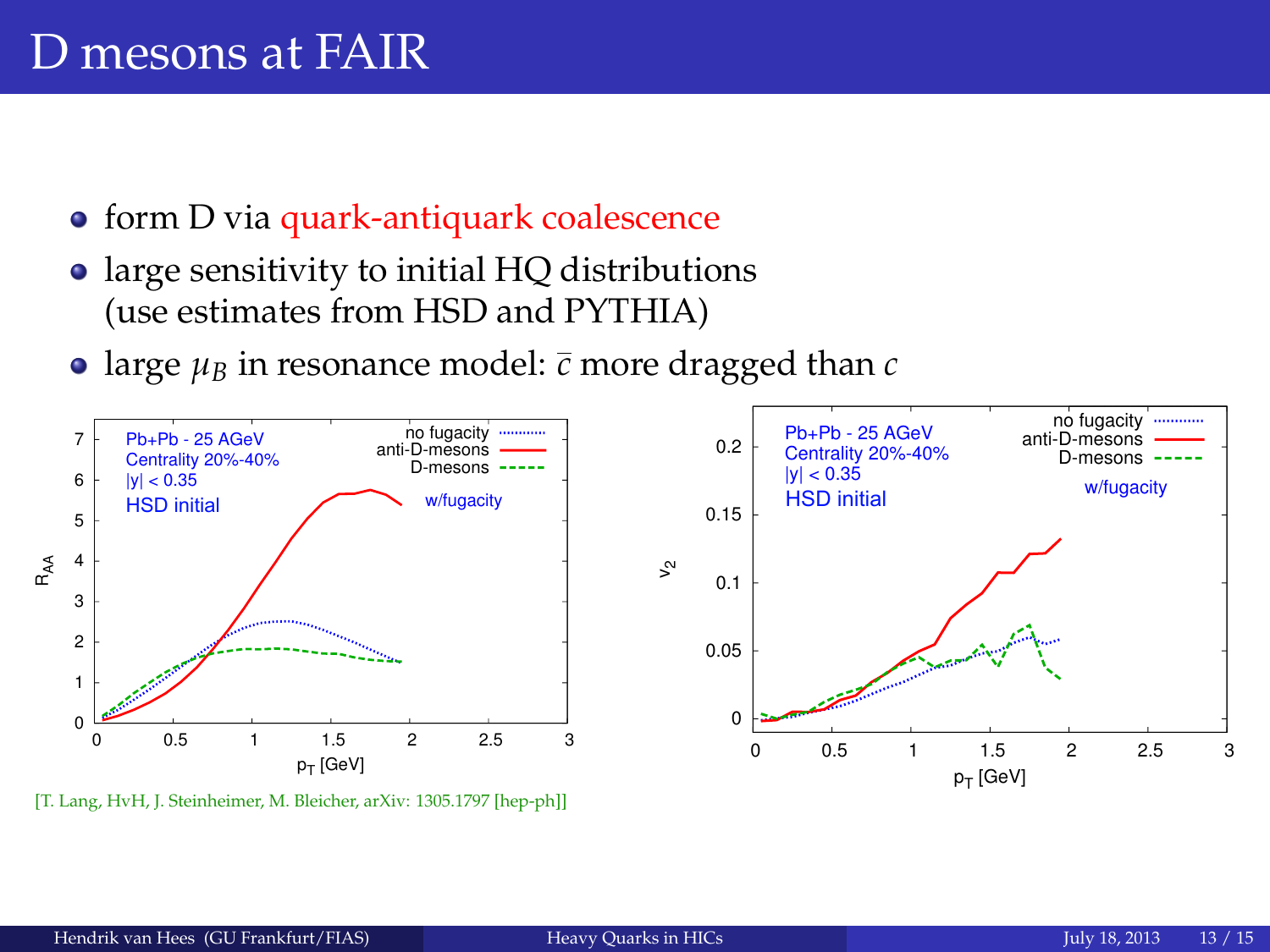# Dileptons from correlated  $\overline{D} \overline{D}$  decays

• for  $m_{\phi} \lesssim M_{\ell^+ \ell^-} \lesssim m_{\bar{I}/\psi}$ :

dilepton emission from thermal OGP and from correlated  $D\overline{D}$  decays

• medium modifications of D and  $\overline{D}$  destroy correlations



<span id="page-13-0"></span>[T. Lang, HyH, J. Steinheimer, M. Bleicher, arXiv: 1305.7377 [hep-ph]]